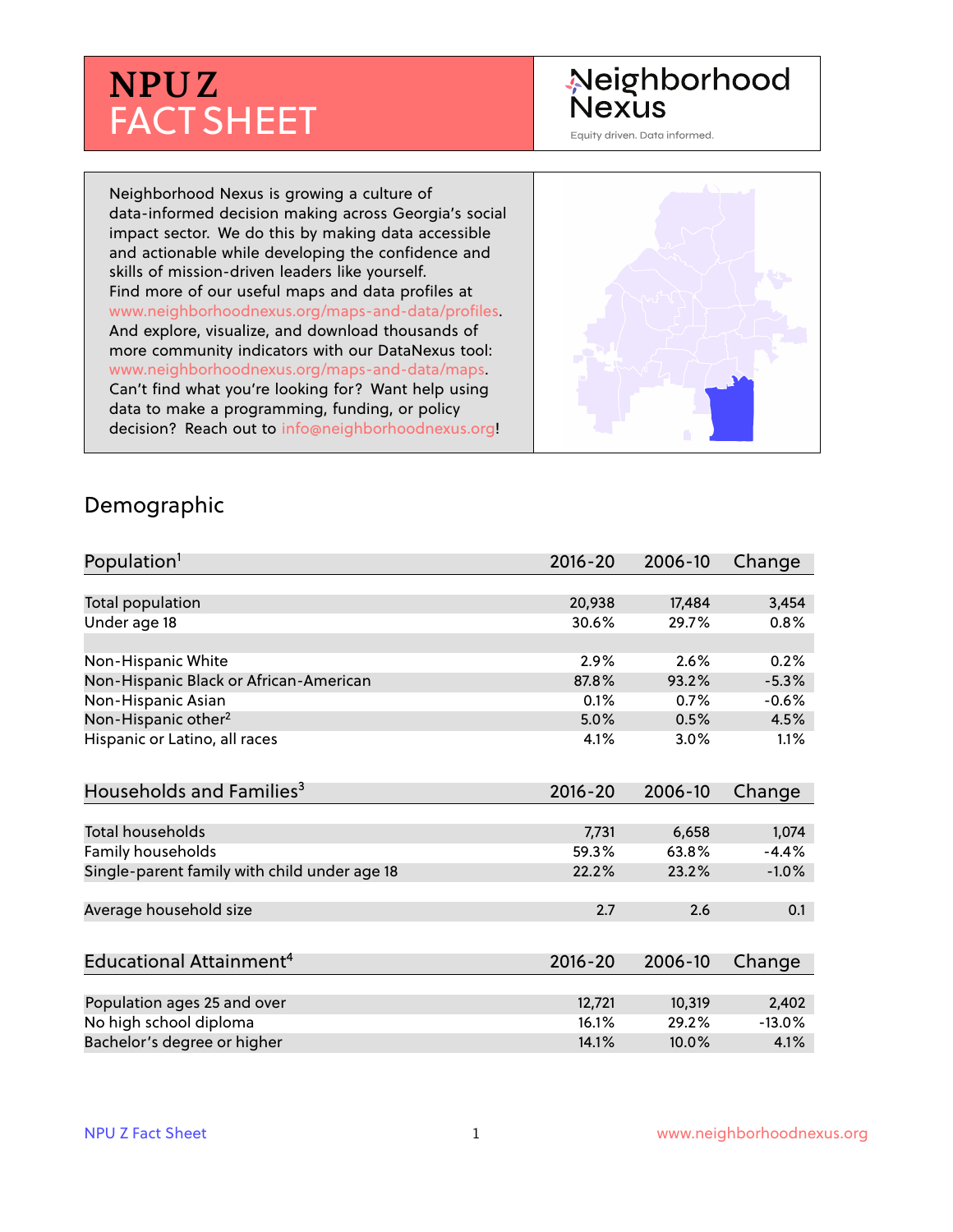## Change Measures, continued...

| Employment <sup>5</sup>                            | $2016 - 20$ | 2006-10     | Change   |
|----------------------------------------------------|-------------|-------------|----------|
|                                                    |             |             |          |
| Total workers residing in NPU                      | 7,005       | 8,176       | $-1,171$ |
| Workers with earnings \$1250/month or less         | 27.3%       | 32.9%       | $-5.6%$  |
| Workers with earnings \$1251/month to \$3333/month | 46.0%       | 54.8%       | $-8.8%$  |
| Workers with earnings greater than \$3333/month    | 26.8%       | 12.3%       | 14.5%    |
| Total jobs located in NPU                          | 5,707       | 8,991       | $-3,284$ |
| Jobs with earnings \$1250/month or less            | 13.6%       | 24.0%       | $-10.4%$ |
| Jobs with earnings \$1251/month to \$3333/month    | 37.0%       | 47.0%       | $-10.0%$ |
|                                                    |             |             |          |
| Jobs with earnings greater than \$3333/month       | 49.4%       | 29.0%       | 20.4%    |
| Jobs/workers ratio                                 | 0.8         | 1.1         | $-0.3$   |
|                                                    | $2016 - 20$ | 2006-10     | Change   |
| Income and Poverty <sup>6</sup>                    |             |             |          |
| Median household income                            | \$32,360    | \$25,415    | \$6,945  |
|                                                    |             |             |          |
| Population for whom poverty status is determined   | 20,924      | 17,450      | 3,475    |
| Population below poverty                           | 32.9%       | 38.4%       | $-5.5%$  |
| Housing <sup>7</sup>                               | 2016-20     | 2006-10     | Change   |
|                                                    |             |             |          |
| Total housing units                                | 9,211       | 8,785       | 426      |
| Occupied housing units                             | 83.9%       | 75.8%       | 8.2%     |
| Vacant housing units                               | 16.1%       | 24.2%       | $-8.2%$  |
|                                                    |             |             |          |
| Occupied housing units                             | 7,731       | 6,658       | 1,074    |
| Owner occupied housing units                       | 36.2%       | 40.5%       | $-4.3%$  |
| Renter occupied housing units                      | 63.8%       | 59.5%       | 4.3%     |
| Access to a Vehicle <sup>8</sup>                   | $2016 - 20$ | 2006-10     | Change   |
|                                                    |             |             |          |
| Occupied housing units                             | 7,731       | 6,658       | 1,074    |
| No vehicle available                               | 21.6%       | 22.8%       | $-1.1%$  |
|                                                    |             |             |          |
| Crime Rates, per 10,000 Population <sup>9</sup>    | 2017-21     | $2012 - 16$ | Change   |
|                                                    |             |             |          |
| All Part I crimes                                  | 403.9       | 707.1       | $-303.3$ |
| Violent crime                                      | 102.7       | 164.3       | $-61.6$  |
| Murder                                             | 3.7         | 3.5         | 0.2      |
| Robbery                                            | 25.2        | 65.6        | $-40.3$  |
| Aggravated assault                                 | 73.7        | 95.3        | $-21.5$  |
| Property crime                                     | 301.2       | 542.8       | $-241.6$ |
| <b>Burglary</b>                                    | 72.3        | 188.5       | $-116.1$ |
| Larceny                                            | 158.2       | 223.9       | $-65.7$  |
| Vehicle theft                                      | 70.7        | 130.4       | $-59.8$  |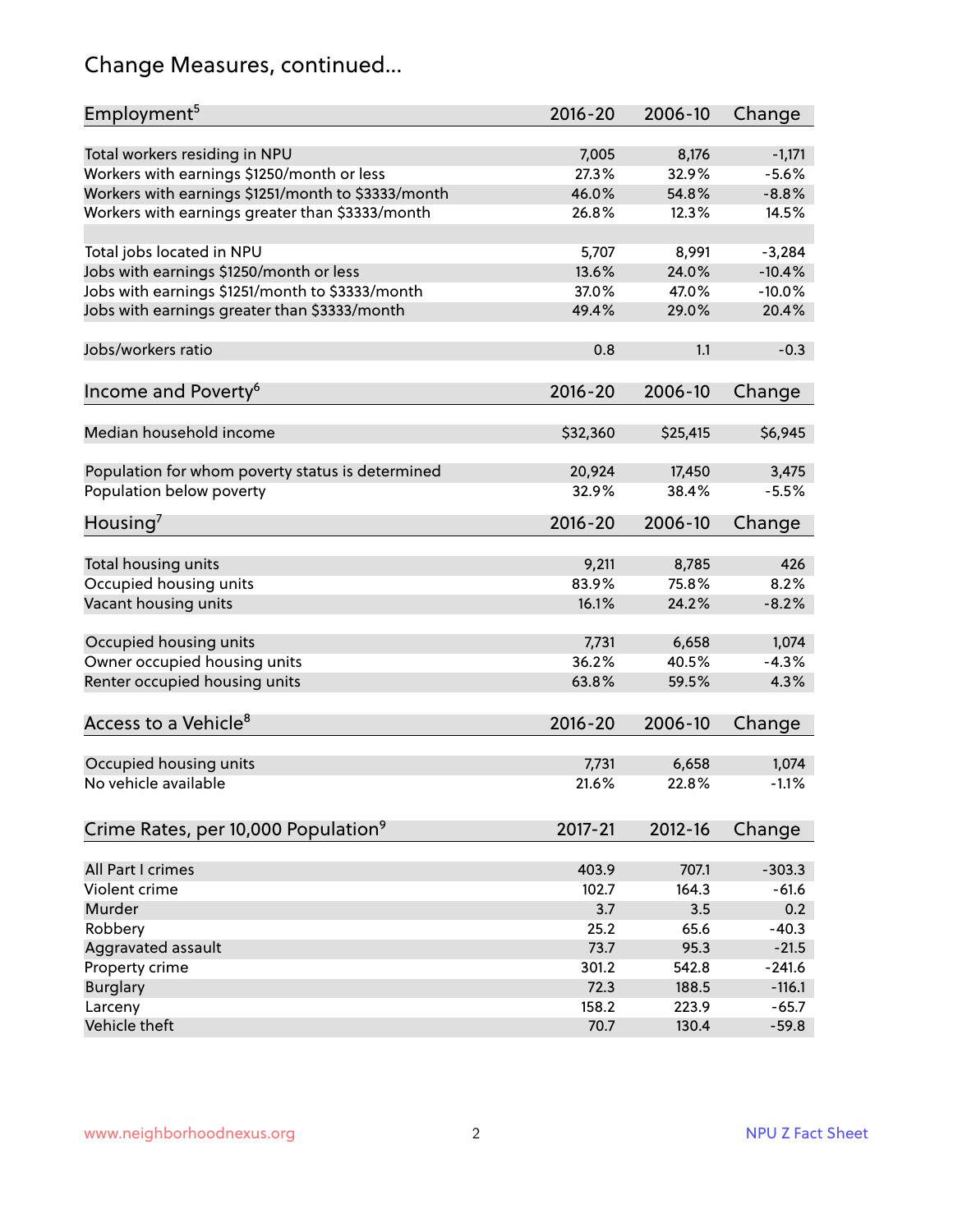## Current Data: Demographic

| Sex and Age, 2016-20 <sup>10</sup>                    | Estimate        | Margin of Error        |
|-------------------------------------------------------|-----------------|------------------------|
| Total population                                      | 20,938          | $\pm$ 1,802            |
| Male                                                  | 38.4%           | $\pm 3.0\%$            |
| Female                                                | 61.6%           | $\pm 3.0\%$            |
| Under 5 years                                         | 12.2%           | $\pm 2.2\%$            |
| 5 to 9 years                                          | 8.6%            | ±1.9%                  |
| 10 to 14 years                                        | 6.0%            | $\pm1.6\%$             |
| 15 to 19 years                                        | 5.6%            | $\pm 1.7\%$            |
| 20 to 24 years                                        | 6.9%            | $\pm1.8\%$             |
| 25 to 34 years                                        | 18.8%           | $\pm 2.6\%$            |
| 35 to 44 years                                        | 9.6%            | $\pm 2.0\%$            |
| 45 to 54 years                                        | 8.5%            | $\pm 1.7\%$            |
| 55 to 59 years                                        | 4.1%            | $\pm 1.1\%$            |
| 60 to 64 years                                        | 5.7%            | $\pm 1.3\%$            |
| 65 to 74 years                                        | 8.4%            | $\pm 2.7\%$            |
| 75 to 84 years                                        | 4.3%            | ±1.9%                  |
| 85 years and over                                     | 1.4%            | $\pm$ 0.5%             |
| Median age (years)                                    | 30.8            | $\pm$ 0.5              |
| Race and Ethnicity, 2016-20 <sup>11</sup>             | <b>Estimate</b> | Margin of Error        |
| Total population                                      | 20,938          | ±1,802                 |
| Hispanic or Latino (of any race)                      | 4.1%            | $\pm 2.1\%$            |
| Not Hispanic or Latino                                | 95.9%           | ±2.8%                  |
| White alone                                           | 2.9%            | $\pm 1.1\%$            |
| Black or African American alone                       | 87.8%           | ±3.4%                  |
| American Indian and Alaska Native alone               | 1.4%            | $\pm 1.5\%$            |
| Asian alone                                           | 0.1%            | $\pm$ 0.2%             |
| Native Hawaiian and other Pacific Islander alone      | 0.0%            | $\pm$ 0.2%             |
| Some other race alone                                 | 0.7%            | $\pm 1.1\%$            |
| Two or more races                                     | 2.9%            | $\pm 2.3\%$            |
| U.S. Citizenship Status, 2016-20 <sup>12</sup>        | <b>Estimate</b> | <b>Margin of Error</b> |
| Foreign-born population                               | 545             | $\pm 260$              |
| Naturalized U.S. citizen                              | 54.8%           | $\pm 20.1\%$           |
| Not a U.S. citizen                                    | 45.2%           | $\pm 21.7\%$           |
| Citizen, Voting Age Population, 2016-20 <sup>13</sup> | <b>Estimate</b> | Margin of Error        |
| Citizen, 18 and over population                       | 14,289          | $\pm$ 1,278            |
| Male                                                  | 33.1%           | $\pm$ 3.8%             |
| Female                                                | 66.9%           | $\pm 4.6\%$            |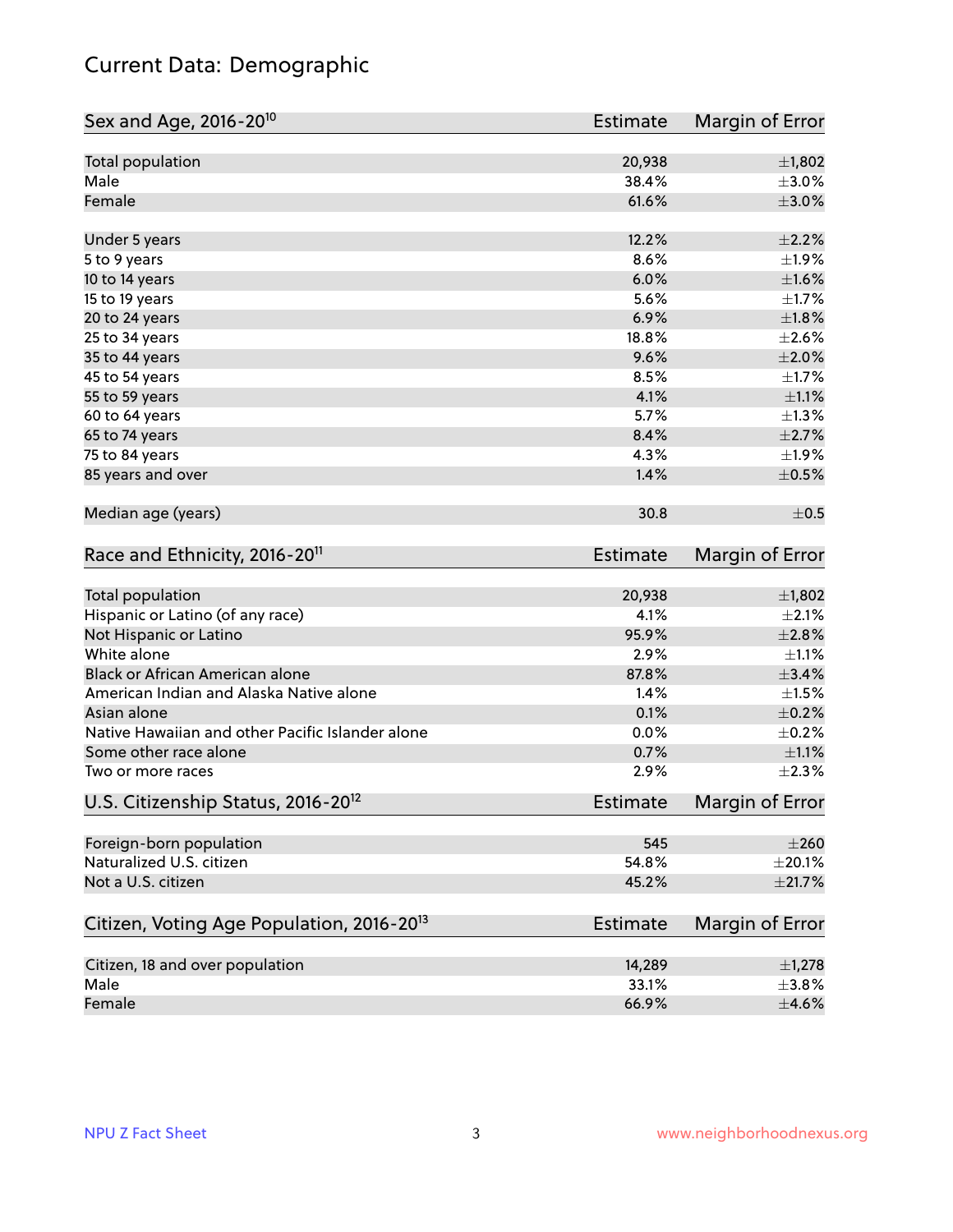#### Current Data: Economic

| Income, 2016-20 <sup>14</sup>                                     | Estimate | Margin of Error |
|-------------------------------------------------------------------|----------|-----------------|
| All households                                                    | 7,731    | $\pm$ 822       |
| Less than \$10,000                                                | 15.0%    | $\pm$ 4.1%      |
| \$10,000 to \$14,999                                              | 9.7%     | $\pm$ 5.0%      |
| \$15,000 to \$24,999                                              | 15.6%    | ±3.4%           |
| \$25,000 to \$34,999                                              | 12.4%    | $\pm$ 3.7%      |
|                                                                   |          |                 |
| \$35,000 to \$49,999                                              | 15.1%    | $\pm 3.5\%$     |
| \$50,000 to \$74,999                                              | 15.0%    | $\pm$ 4.4%      |
| \$75,000 to \$99,999                                              | 6.8%     | $\pm 2.4\%$     |
| \$100,000 to \$149,999                                            | 9.8%     | $\pm$ 7.0%      |
| \$150,000 to \$199,999                                            | 0.4%     | $\pm$ 0.6%      |
| \$200,000 or more                                                 | 0.2%     | $\pm$ 0.5%      |
| Median household income (dollars)                                 | \$32,360 | $\pm 2,205$     |
| Mean household income (dollars)                                   | \$44,360 | $\pm$ 8,023     |
| Households with earnings                                          | 71.0%    | $\pm$ 10.0%     |
| Mean earnings (dollars)                                           | \$40,843 | $\pm$ 4,048     |
| Households with Social Security                                   | 37.5%    | $\pm$ 8.1%      |
| Mean Social Security income (dollars)                             | \$11,252 | $\pm$ 3,513     |
| Households with retirement income                                 | 21.5%    | $\pm$ 7.8%      |
| Mean retirement income (dollars)                                  | \$16,999 | ±4,039          |
| Households with Supplemental Security Income                      | 11.6%    | $\pm$ 3.6%      |
| Mean Supplemental Security Income (dollars)                       | \$10,774 | $\pm 2,922$     |
| Households with cash public assistance income                     | 2.8%     | $\pm1.6\%$      |
| Mean cash public assistance income (dollars)                      | \$997    | $\pm 719$       |
| Households with Food Stamp/SNAP benefits in the past 12<br>months | 36.9%    | $\pm 4.2\%$     |
| Family households                                                 | 4,588    | $\pm$ 443       |
| Less than \$10,000                                                | 12.9%    | $\pm$ 5.7%      |
| \$10,000 to \$14,999                                              | 7.9%     | $\pm 3.5\%$     |
| \$15,000 to \$24,999                                              | 15.9%    | $\pm$ 5.1%      |
| \$25,000 to \$34,999                                              | 15.1%    | $\pm$ 5.8%      |
| \$35,000 to \$49,999                                              | 14.5%    | $\pm$ 5.2%      |
| \$50,000 to \$74,999                                              | 18.6%    | $\pm$ 5.7%      |
| \$75,000 to \$99,999                                              | 7.7%     | $\pm$ 2.7%      |
| \$100,000 to \$149,999                                            | 7.0%     | $\pm 3.0\%$     |
| \$150,000 to \$199,999                                            | 0.1%     | $\pm$ 0.7%      |
| \$200,000 or more                                                 | 0.2%     | $\pm$ 0.8%      |
| Median family income (dollars)                                    | \$33,488 | ±2,320          |
| Mean family income (dollars)                                      | \$43,662 | ±4,007          |
|                                                                   |          |                 |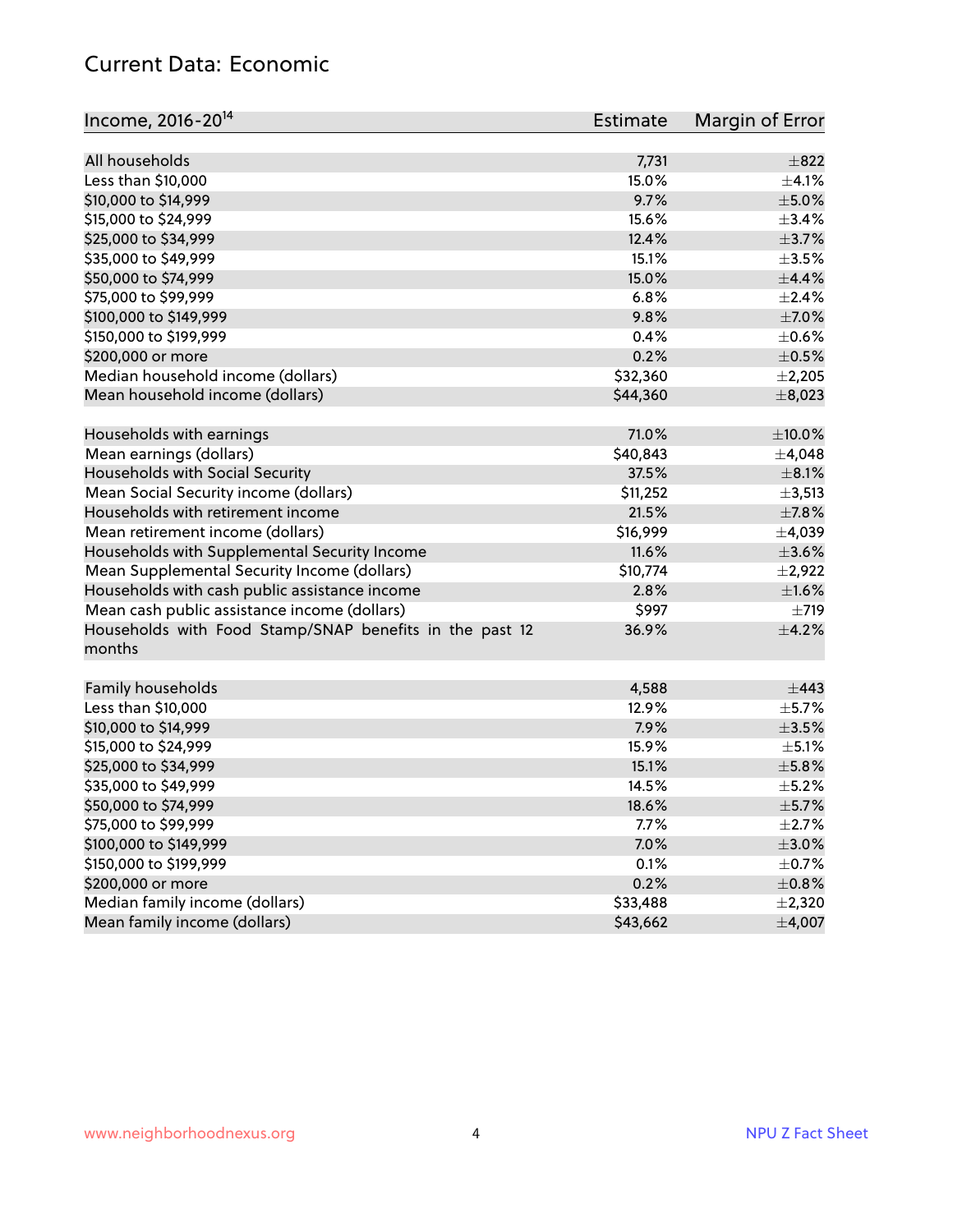## Current Data: Economic, continued...

| Income, 2016-20, continued <sup>15</sup>                              | Estimate | Margin of Error        |
|-----------------------------------------------------------------------|----------|------------------------|
|                                                                       |          |                        |
| Nonfamily households                                                  | 3,143    | $\pm 767$              |
| Median nonfamily income (dollars)                                     | \$29,257 | ±3,912                 |
| Mean nonfamily income (dollars)                                       | \$42,972 | ±18,979                |
| Median earnings for workers (dollars)                                 | \$21,778 | $\pm$ 597              |
| Median earnings for male full-time, year-round workers                | \$38,306 | ±1,454                 |
| (dollars)                                                             |          |                        |
| Median earnings for female full-time, year-round workers<br>(dollars) | \$27,914 | $\pm$ 1,441            |
| Per capita income (dollars)                                           | \$17,843 | ±3,143                 |
|                                                                       |          |                        |
| Families Below Poverty Level, 2016-20 <sup>16</sup>                   | Estimate | <b>Margin of Error</b> |
|                                                                       |          |                        |
| <b>All Families</b>                                                   | 4,588    | $\pm$ 443              |
| Percent below poverty                                                 | 32.8%    | ±7.3%                  |
| Families with related children under 18 years                         | 2,881    | $\pm$ 514              |
| Percent below poverty                                                 | 43.5%    | $\pm$ 8.7%             |
| Families with related children under 5 years only                     | 659      | $\pm 279$              |
| Percent below poverty                                                 | 54.8%    | ±23.5%                 |
|                                                                       | 1,355    | $\pm$ 307              |
| Married couple families<br>Percent below poverty                      | 16.8%    |                        |
| Married couple families with related children under 18 years          | 590      | ±11.2%<br>$\pm 225$    |
| Percent below poverty                                                 | 32.8%    | ±23.8%                 |
| Married couple families with related children under 5 years           | 194      | $\pm$ 180              |
| Percent below poverty                                                 | 63.8%    | ±54.1%                 |
|                                                                       |          |                        |
| Families with female householder, no spouse present                   | 2,813    | $\pm 483$              |
| Percent below poverty                                                 | 39.9%    | $\pm$ 8.2%             |
| Families with female householder, no spouse present with              | 2,163    | $\pm$ 454              |
| related children under 18 years                                       |          |                        |
| Percent below poverty                                                 | 46.9%    | ±9.3%                  |
| Families with female householder, no spouse present with              | 446      | $\pm 206$              |
| related children under 5 years                                        |          |                        |
| Percent below poverty                                                 | 49.0%    | ±23.5%                 |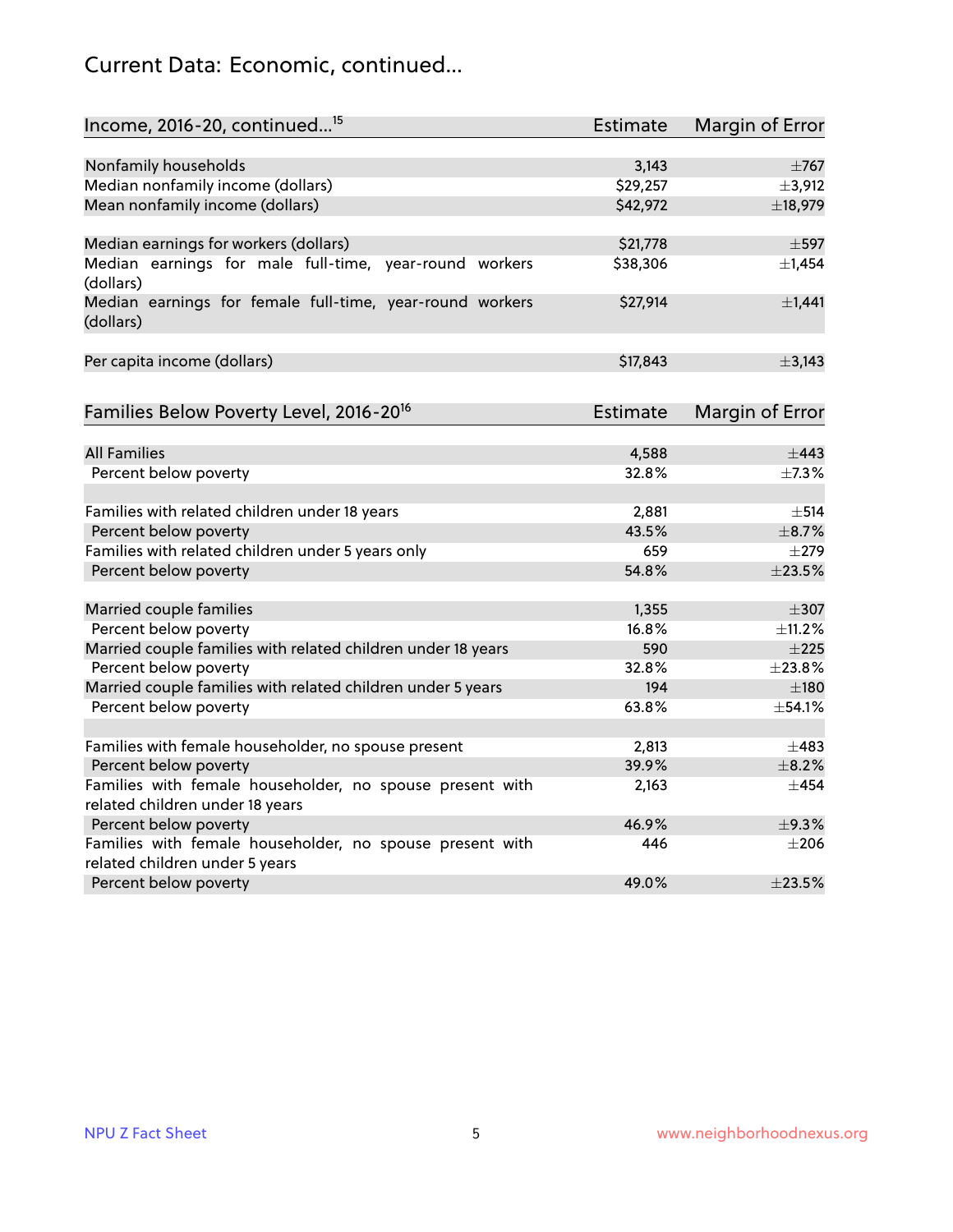## Current Data: Economic, continued...

| People Below Poverty Level, 2016-20 <sup>17</sup> | <b>Estimate</b> | Margin of Error |
|---------------------------------------------------|-----------------|-----------------|
|                                                   |                 |                 |
| Total population                                  | 20,924          | $\pm$ 1,802     |
| Percent below poverty                             | 32.9%           | $\pm$ 5.7%      |
| Population under 18 years                         | 6.394           | $\pm866$        |
| Percent below poverty                             | 48.1%           | $\pm$ 6.0%      |
| Population 18 years and over                      | 14,531          | $\pm$ 1,296     |
| Percent below poverty                             | 26.2%           | ±3.3%           |
| Population 18 to 64 years                         | 11,577          | $\pm$ 1,079     |
| Percent below poverty                             | 28.5%           | $\pm 4.0\%$     |
| Population 65 years and over                      | 2,954           | $\pm 718$       |
| Percent below poverty                             | 17.5%           | $\pm$ 4.4%      |

| Poverty by Race/Ethnicity, 2016-20 <sup>18</sup> | Estimate | Margin of Error |
|--------------------------------------------------|----------|-----------------|
|                                                  |          |                 |
| Non-Hispanic White population                    | 602      | $\pm 229$       |
| Percent below poverty                            | 47.0%    | $\pm$ 24.2%     |
| <b>Black population</b>                          | 18,631   | $\pm$ 1,743     |
| Percent below poverty                            | 31.2%    | $\pm$ 5.4%      |
| Asian population                                 | 21       | $\pm$ 44        |
| Percent below poverty                            | $0.0\%$  | ±170.8%         |
| Hispanic or Latino population                    | 867      | $\pm$ 447       |
| Percent below poverty                            | 46.8%    | $\pm$ 22.7%     |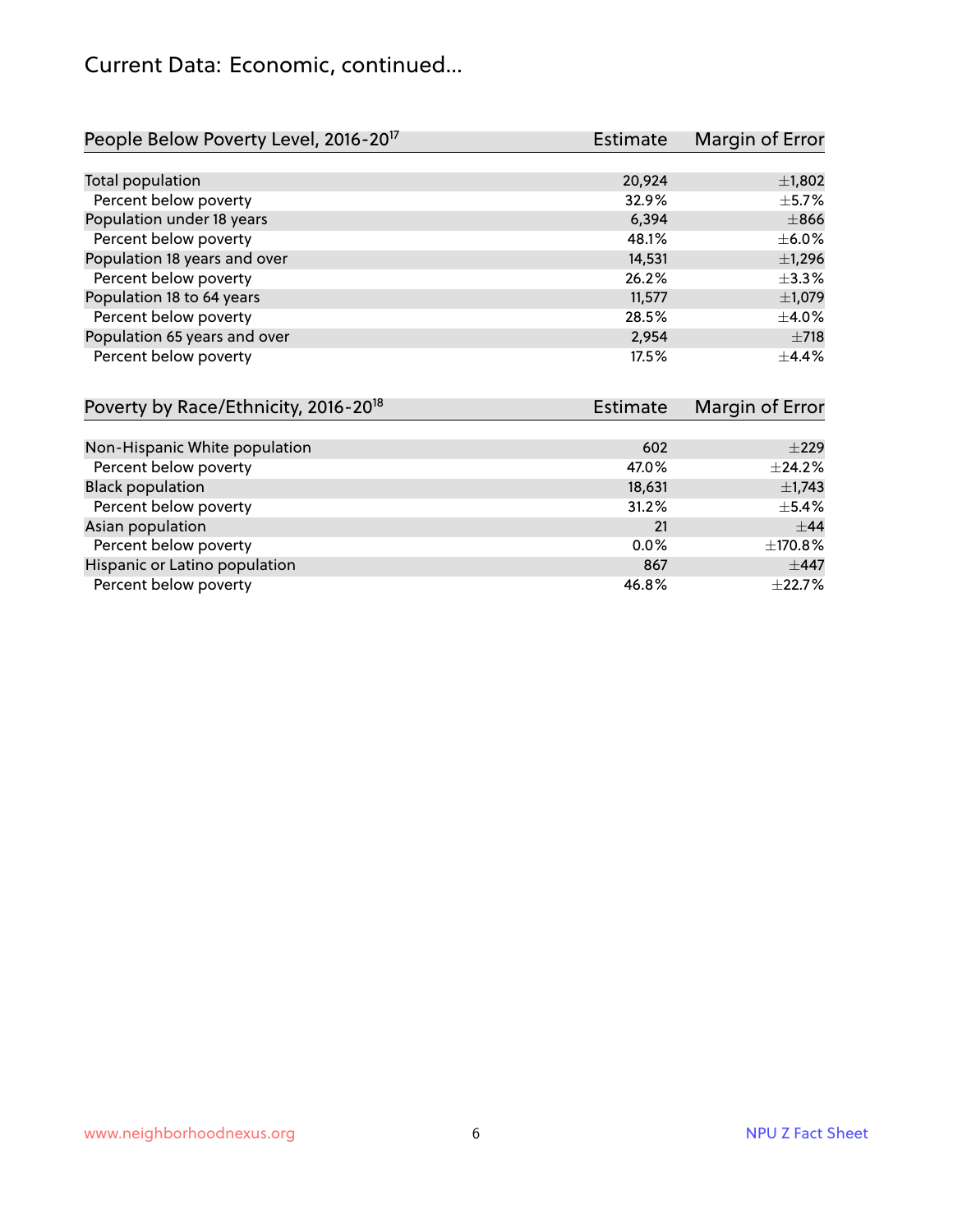## Current Data: Employment

| Employment Status, 2016-20 <sup>19</sup>                      | Estimate        | Margin of Error |
|---------------------------------------------------------------|-----------------|-----------------|
|                                                               |                 |                 |
| Population 16 years and over                                  | 15,120          | $\pm$ 1,480     |
| In labor force                                                | 59.7%           | $\pm 1.9\%$     |
| Civilian labor force                                          | 59.6%           | ±1.9%           |
| Employed                                                      | 52.0%           | $\pm 2.9\%$     |
| Unemployed                                                    | 7.6%            | $\pm 2.5\%$     |
| <b>Armed Forces</b>                                           | 0.1%            | $\pm 1.1\%$     |
| Not in labor force                                            | 40.3%           | $\pm$ 4.7%      |
| Civilian labor force                                          | 9,007           | ±925            |
| <b>Unemployment Rate</b>                                      | 12.8%           | $\pm$ 4.2%      |
|                                                               |                 |                 |
| Females 16 years and over                                     | 9,958           | $\pm$ 1,124     |
| In labor force                                                | 57.6%           | ±3.3%           |
| Civilian labor force                                          | 57.4%           | $\pm$ 3.3%      |
| Employed                                                      | 50.3%           | $\pm 4.2\%$     |
| Own children of the householder under 6 years                 | 2,768           | $\pm$ 580       |
| All parents in family in labor force                          | 81.6%           | ±14.1%          |
|                                                               |                 |                 |
| Own children of the householder 6 to 17 years                 | 3,176           | $\pm$ 617       |
| All parents in family in labor force                          | 83.0%           | ±9.8%           |
|                                                               |                 |                 |
| Industry, 2016-20 <sup>20</sup>                               | <b>Estimate</b> | Margin of Error |
| Civilian employed population 16 years and over                | 7,855           | $\pm$ 883       |
| Agriculture, forestry, fishing and hunting, and mining        | 0.5%            | $\pm$ 0.9%      |
| Construction                                                  | 4.3%            | $\pm 2.4\%$     |
| Manufacturing                                                 | 2.8%            | $\pm 1.5\%$     |
| Wholesale trade                                               | 1.9%            | $\pm 2.3\%$     |
| Retail trade                                                  | 18.8%           | $\pm$ 4.6%      |
| Transportation and warehousing, and utilities                 | 14.8%           | ±4.8%           |
| Information                                                   | 2.1%            | $\pm 2.1\%$     |
| Finance and insurance, and real estate and rental and leasing | 3.5%            | $\pm1.7\%$      |
| Professional, scientific, and management, and administrative  | 8.6%            | $\pm 2.5\%$     |
| and waste management services                                 |                 |                 |
| Educational services, and health care and social assistance   | 19.9%           | ±4.4%           |
| Arts, entertainment, and recreation, and accommodation and    | 17.0%           | $\pm$ 3.7%      |
| food services                                                 |                 |                 |
| Other services, except public administration                  | 0.9%            | $\pm$ 0.9%      |
| Public administration                                         | 4.9%            | $\pm 2.1\%$     |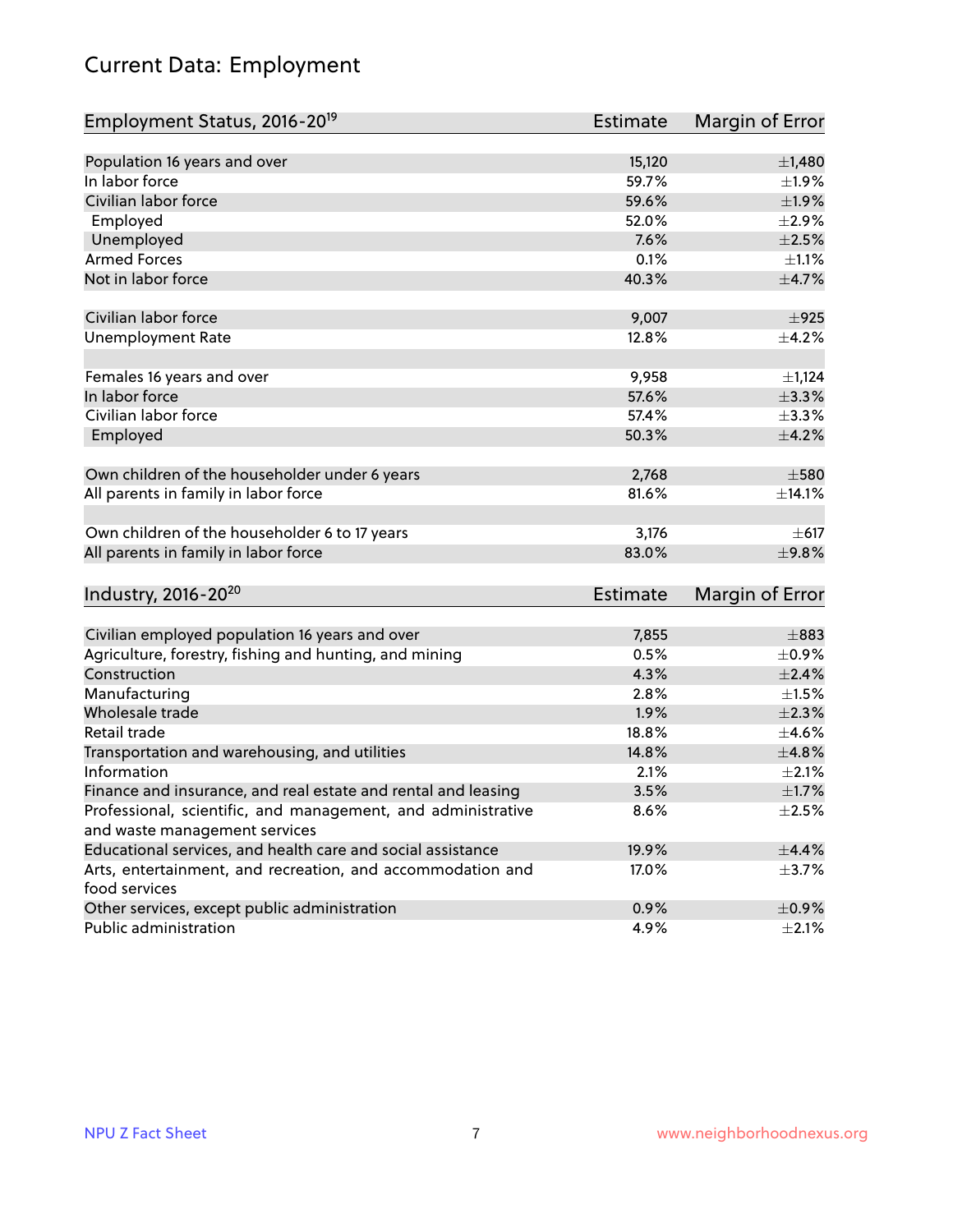## Current Data: Employment, continued...

| Occupation, 2016-20 <sup>21</sup>                                               | Estimate | Margin of Error |
|---------------------------------------------------------------------------------|----------|-----------------|
| Civilian employed population 16 years and over                                  | 7,855    | $\pm$ 883       |
| Management, business, science, and arts occupations                             | 19.5%    | $\pm 4.6\%$     |
| Service occupations                                                             | 29.3%    | $\pm$ 4.9%      |
| Sales and office occupations                                                    | 27.9%    | $\pm$ 5.2%      |
| Natural resources, construction, and maintenance occupations                    | 2.4%     | $\pm1.5\%$      |
| Production, transportation, and material moving occupations                     | 20.8%    | ±4.4%           |
| Class of Worker, 2016-20 <sup>22</sup>                                          | Estimate | Margin of Error |
| Civilian employed population 16 years and over                                  | 7,855    | $\pm$ 883       |
| Private wage and salary workers                                                 | 81.2%    | $\pm$ 3.7%      |
| Government workers                                                              | 12.3%    | $\pm 4.0\%$     |
|                                                                                 | 6.4%     | $\pm$ 3.1%      |
| Self-employed in own not incorporated business workers<br>Unpaid family workers | 0.1%     | $\pm$ 0.7%      |
|                                                                                 |          |                 |
| Job Flows, 2019 <sup>23</sup>                                                   |          | 2019            |
| Total Jobs in NPU                                                               |          | 5,707           |
| Held by residents of NPU                                                        |          | 2.1%            |
| Held by non-residents of NPU                                                    |          | 97.9%           |
| Jobs by Industry Sector, 2019 <sup>24</sup>                                     |          | 2019            |
| Total Jobs in NPU                                                               |          | 5,707           |
| <b>Goods Producing sectors</b>                                                  |          | 14.9%           |
| Trade, Transportation, and Utilities sectors                                    |          | 47.9%           |
| All Other Services sectors                                                      |          | 37.1%           |
|                                                                                 |          |                 |
| Total Jobs in NPU held by NPU residents                                         |          | 117             |
| <b>Goods Producing sectors</b>                                                  |          | 16.2%           |
| Trade, Transportation, and Utilities sectors                                    |          | 42.7%           |
| All Other Services sectors                                                      |          | 41.0%           |
| Jobs by Earnings, 2019 <sup>25</sup>                                            |          | 2019            |
| Total Jobs in NPU                                                               |          | 5,707           |
| Jobs with earnings \$1250/month or less                                         |          | 13.6%           |
| Jobs with earnings \$1251/month to \$3333/month                                 |          | 37.0%           |
| Jobs with earnings greater than \$3333/month                                    |          | 49.4%           |
|                                                                                 |          |                 |
| Total Jobs in NPU held by NPU residents                                         |          | 117             |
| Jobs with earnings \$1250/month or less                                         |          | 17.9%           |
| Jobs with earnings \$1251/month to \$3333/month                                 |          | 57.3%           |
| Jobs with earnings greater than \$3333/month                                    |          | 24.8%           |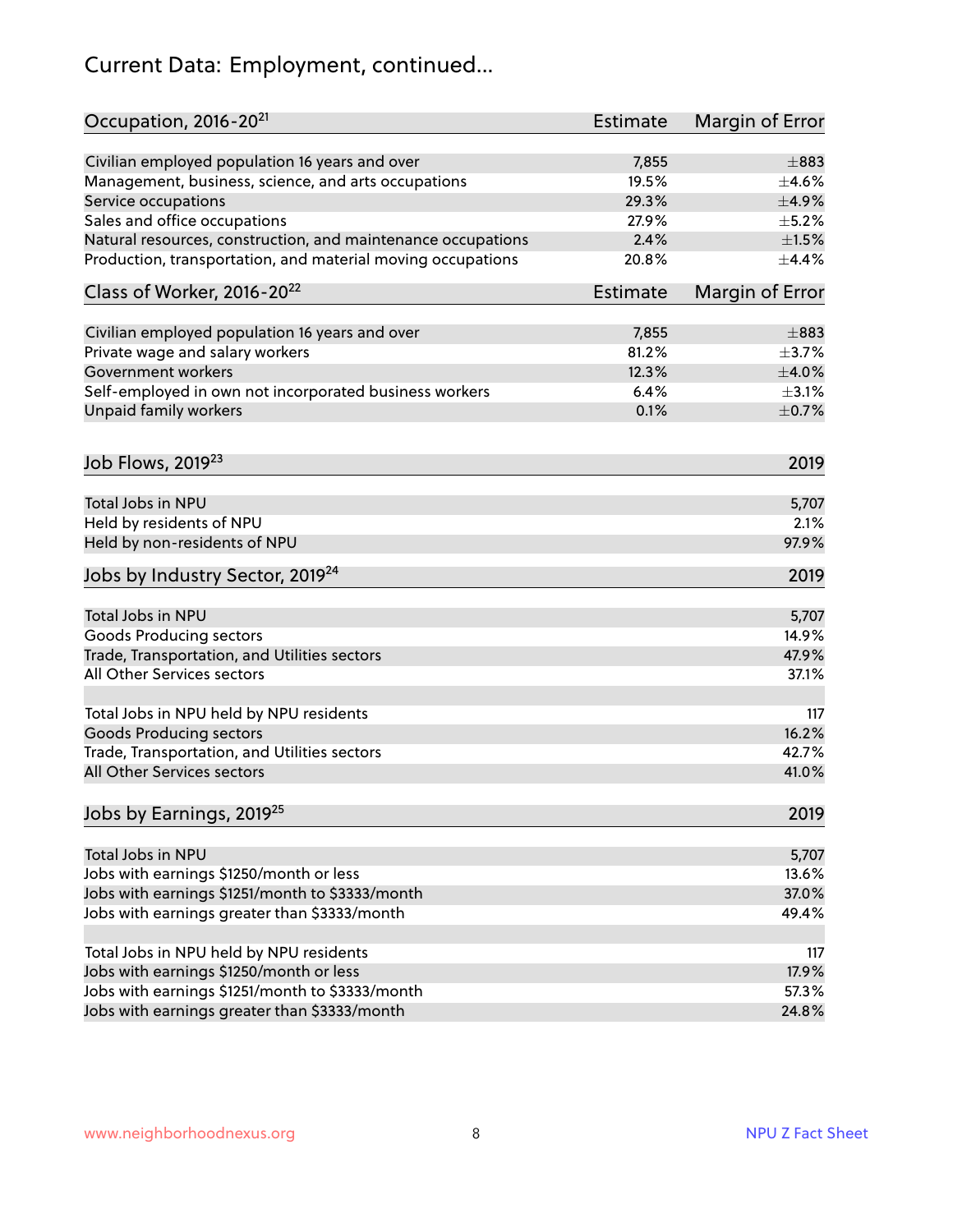## Current Data: Employment, continued...

| Jobs by Age of Worker, 2019 <sup>26</sup> | 2019  |
|-------------------------------------------|-------|
|                                           |       |
| Total Jobs in NPU                         | 5,707 |
| Jobs with workers age 29 or younger       | 16.6% |
| Jobs with workers age 30 to 54            | 61.6% |
| Jobs with workers age 55 or older         | 21.7% |
|                                           |       |
| Total Jobs in NPU held by NPU residents   | 117   |
| Jobs with workers age 29 or younger       | 16.2% |
| Jobs with workers age 30 to 54            | 59.0% |
| Jobs with workers age 55 or older         | 24.8% |

#### Current Data: Education

| School Enrollment, 2016-20 <sup>27</sup>       | Estimate | Margin of Error |
|------------------------------------------------|----------|-----------------|
|                                                |          |                 |
| Population 3 years and over enrolled in school | 5,022    | $\pm$ 796       |
| Nursery school, preschool                      | 6.8%     | $\pm 2.8\%$     |
| Kindergarten                                   | 10.2%    | $\pm$ 5.0%      |
| Elementary school (grades 1-8)                 | 43.7%    | $\pm$ 5.2%      |
| High school (grades 9-12)                      | 23.6%    | $\pm$ 7.9%      |
| College or graduate school                     | 15.7%    | $\pm$ 5.8%      |

| Educational Attainment, 2016-20 <sup>28</sup> | <b>Estimate</b> | Margin of Error |
|-----------------------------------------------|-----------------|-----------------|
|                                               |                 |                 |
| Population 25 years and over                  | 12,721          | $\pm$ 1,195     |
| Less than 9th grade                           | 3.4%            | $\pm$ 1.4%      |
| 9th to 12th grade, no diploma                 | 12.8%           | $\pm 2.8\%$     |
| High school graduate (includes equivalency)   | 37.9%           | $\pm$ 6.0%      |
| Some college, no degree                       | 24.9%           | $\pm$ 3.9%      |
| Associate's degree                            | $6.9\%$         | $\pm$ 2.4%      |
| Bachelor's degree                             | 9.7%            | $\pm$ 2.4%      |
| Graduate or professional degree               | 4.4%            | $\pm 2.1\%$     |
|                                               |                 |                 |
| Percent high school graduate or higher        | 83.9%           | $\pm$ 4.9%      |
| Percent bachelor's degree or higher           | 14.1%           | $\pm$ 3.0%      |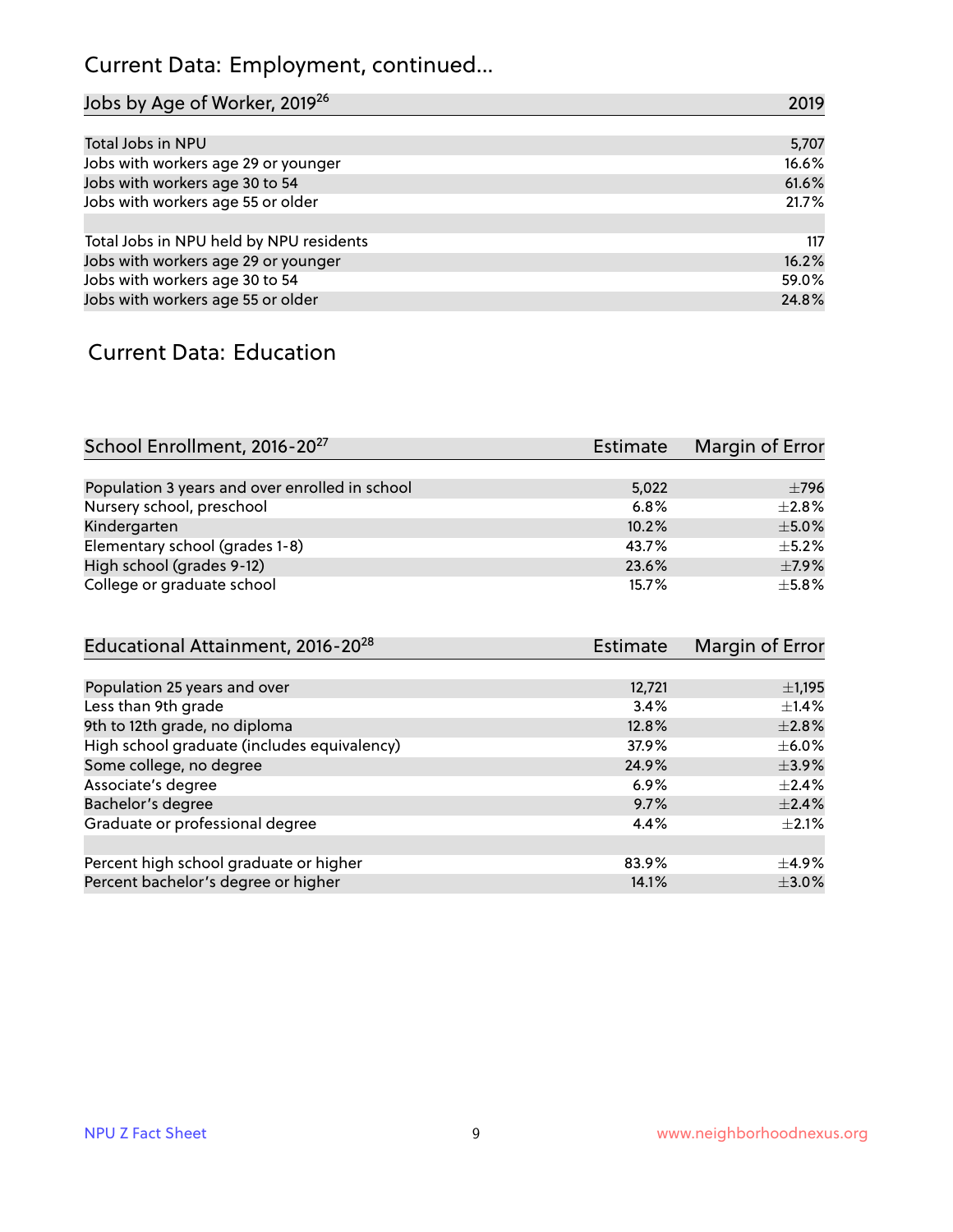#### Current Data: Housing

| Households by Type, 2016-20 <sup>29</sup>            | <b>Estimate</b> | Margin of Error |
|------------------------------------------------------|-----------------|-----------------|
| <b>Total households</b>                              | 7,731           | $\pm$ 822       |
| Family households (families)                         | 59.3%           | $\pm$ 8.5%      |
| With own children under 18 years                     | 30.1%           | $\pm$ 5.2%      |
|                                                      |                 | $\pm$ 3.3%      |
| Married-couple family                                | 17.5%           | $\pm 2.8\%$     |
| With own children of the householder under 18 years  | 6.1%            |                 |
| Male householder, no spouse present, family          | 5.4%            | $\pm 2.3\%$     |
| With own children of the householder under 18 years  | 1.0%            | $\pm 0.8\%$     |
| Female householder, no spouse present, family        | 36.4%           | $\pm$ 4.2%      |
| With own children of the householder under 18 years  | 23.0%           | $\pm$ 4.7%      |
| Nonfamily households                                 | 40.7%           | $\pm$ 8.9%      |
| Householder living alone                             | 37.1%           | $\pm$ 9.0%      |
| 65 years and over                                    | 15.1%           | $\pm$ 8.2%      |
| Households with one or more people under 18 years    | 37.3%           | $\pm$ 3.7%      |
| Households with one or more people 65 years and over | 32.1%           | $\pm$ 8.2%      |
|                                                      |                 |                 |
| Average household size                               | 2.71            | $\pm$ 0.37      |
| Average family size                                  | 3.71            | $\pm$ 0.29      |
| Housing Occupancy, 2016-20 <sup>30</sup>             | <b>Estimate</b> | Margin of Error |
| Total housing units                                  | 9,211           | $\pm$ 797       |
| Occupied housing units                               | 83.9%           | $\pm$ 5.2%      |
| Vacant housing units                                 | 16.1%           | $\pm 2.1\%$     |
|                                                      |                 |                 |
| Homeowner vacancy rate                               | 2.4             | $\pm 2.3$       |
| Rental vacancy rate                                  | 7.5             | $\pm 2.2$       |
| Units in Structure, 2016-20 <sup>31</sup>            | <b>Estimate</b> | Margin of Error |
| Total housing units                                  | 9,211           | $\pm$ 797       |
| 1-unit, detached                                     | 56.8%           | $\pm$ 5.4%      |
| 1-unit, attached                                     | 4.4%            | $\pm 2.5\%$     |
| 2 units                                              | 1.5%            | $\pm$ 0.9%      |
| 3 or 4 units                                         | 3.4%            | $\pm$ 1.4%      |
| 5 to 9 units                                         | 10.1%           | $\pm 2.6\%$     |
|                                                      |                 |                 |
| 10 to 19 units                                       | 12.3%           | $\pm$ 3.3%      |
| 20 or more units                                     | 10.6%           | $\pm 4.5\%$     |
| Mobile home                                          | 0.9%            | $\pm$ 0.8%      |
| Boat, RV, van, etc.                                  | 0.0%            | $\pm$ 0.4%      |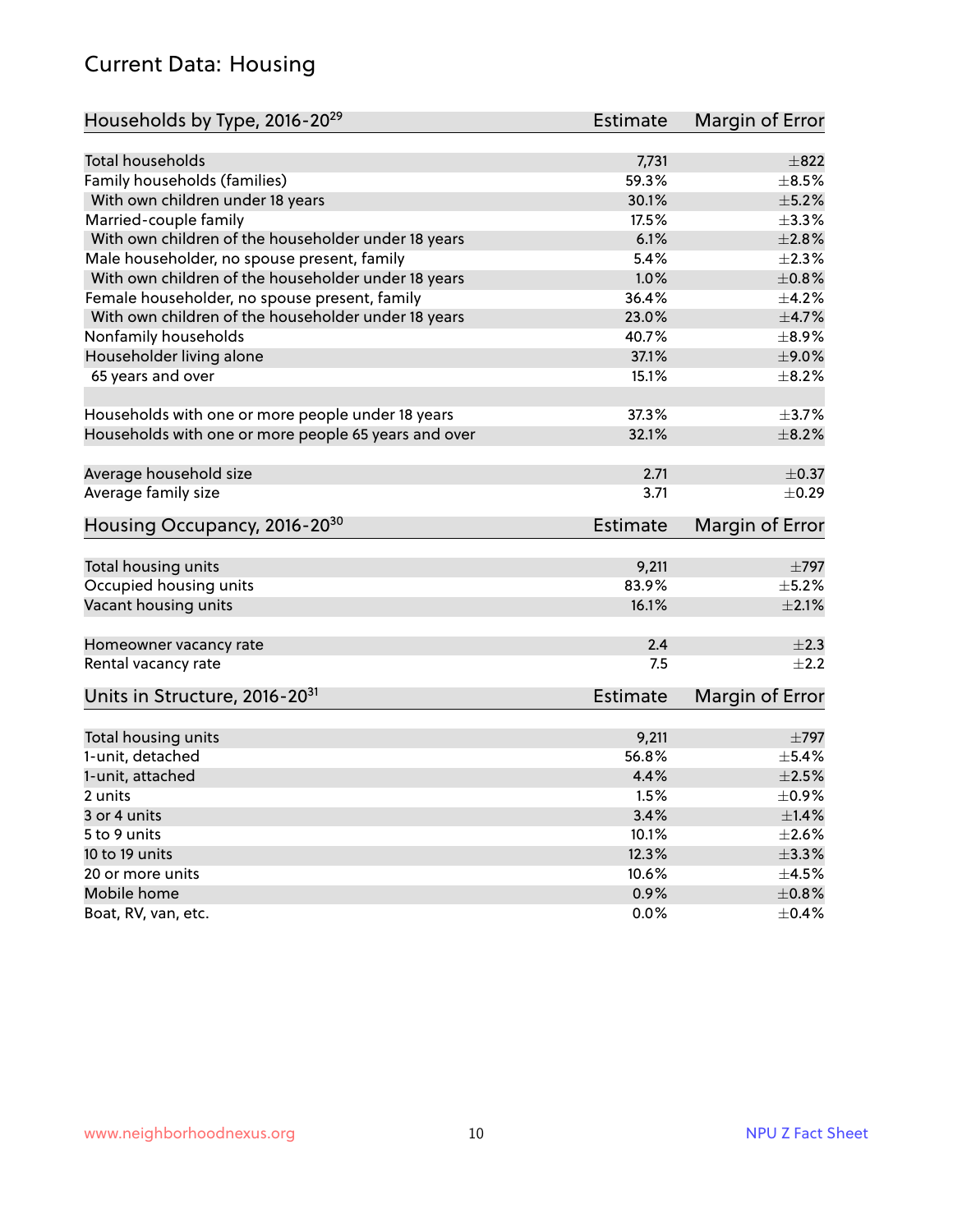#### Current Data: Housing, continued...

| Year Structure Built, 2016-20 <sup>32</sup>    | <b>Estimate</b> | Margin of Error          |
|------------------------------------------------|-----------------|--------------------------|
| Total housing units                            | 9,211           | $\pm 797$                |
| Built 2014 or later                            | 0.9%            | $\pm$ 0.7%               |
| Built 2010 to 2013                             | 7.1%            | $\pm 4.6\%$              |
| Built 2000 to 2009                             | 19.0%           | ±3.8%                    |
| Built 1990 to 1999                             | 3.9%            | $\pm1.5\%$               |
| Built 1980 to 1989                             | 4.3%            | $\pm 2.1\%$              |
| Built 1970 to 1979                             | 10.1%           | $\pm 2.5\%$              |
| Built 1960 to 1969                             | 24.6%           | $\pm 2.9\%$              |
| Built 1950 to 1959                             | 22.0%           | $\pm$ 6.2%               |
| Built 1940 to 1949                             | 4.8%            | $\pm 1.5\%$              |
| Built 1939 or earlier                          | 3.4%            | $\pm 2.0\%$              |
| Housing Tenure, 2016-2033                      | Estimate        | Margin of Error          |
|                                                |                 |                          |
| Occupied housing units                         | 7,731           | $\pm$ 822                |
| Owner-occupied                                 | 36.2%           | $\pm$ 6.6%               |
| Renter-occupied                                | 63.8%           | ±4.8%                    |
| Average household size of owner-occupied unit  | 2.52            | $\pm$ 0.67               |
| Average household size of renter-occupied unit | 2.81            | $\pm$ 0.51               |
| Residence 1 Year Ago, 2016-20 <sup>34</sup>    | <b>Estimate</b> | Margin of Error          |
|                                                |                 |                          |
| Population 1 year and over<br>Same house       | 20,483          | $\pm$ 1,788              |
| Different house in the U.S.                    | 82.1%<br>17.4%  | $\pm$ 4.0%<br>$\pm$ 5.2% |
|                                                | 9.7%            | $\pm$ 4.2%               |
| Same county                                    |                 |                          |
| Different county<br>Same state                 | 7.6%            | ±3.3%                    |
|                                                | 6.6%            | $\pm$ 3.1%               |
| Different state                                | 1.1%            | $\pm1.0\%$               |
| Abroad                                         | 0.5%            | $\pm$ 0.6%               |
| Value of Housing Unit, 2016-20 <sup>35</sup>   | <b>Estimate</b> | Margin of Error          |
| Owner-occupied units                           | 2,802           | $\pm$ 593                |
| Less than \$50,000                             | 17.2%           | $\pm$ 5.8%               |
| \$50,000 to \$99,999                           | 25.6%           | $\pm$ 4.0%               |
| \$100,000 to \$149,999                         | 16.1%           | $\pm 4.1\%$              |
| \$150,000 to \$199,999                         | 17.0%           | $\pm$ 5.9%               |
| \$200,000 to \$299,999                         | 19.8%           | $\pm$ 18.6%              |
| \$300,000 to \$499,999                         | 1.2%            | $\pm 2.7\%$              |
| \$500,000 to \$999,999                         | 0.8%            | $\pm 2.0\%$              |
| \$1,000,000 or more                            | 2.3%            | $\pm$ 3.1%               |
|                                                |                 |                          |
| Mortgage Status, 2016-20 <sup>36</sup>         | <b>Estimate</b> | Margin of Error          |
| Owner-occupied units                           | 2,802           | $\pm$ 593                |
| Housing units with a mortgage                  | 41.0%           | $\pm$ 11.6%              |
| Housing units without a mortgage               | 59.0%           | ±16.4%                   |

Housing units without a mortgage 59.0%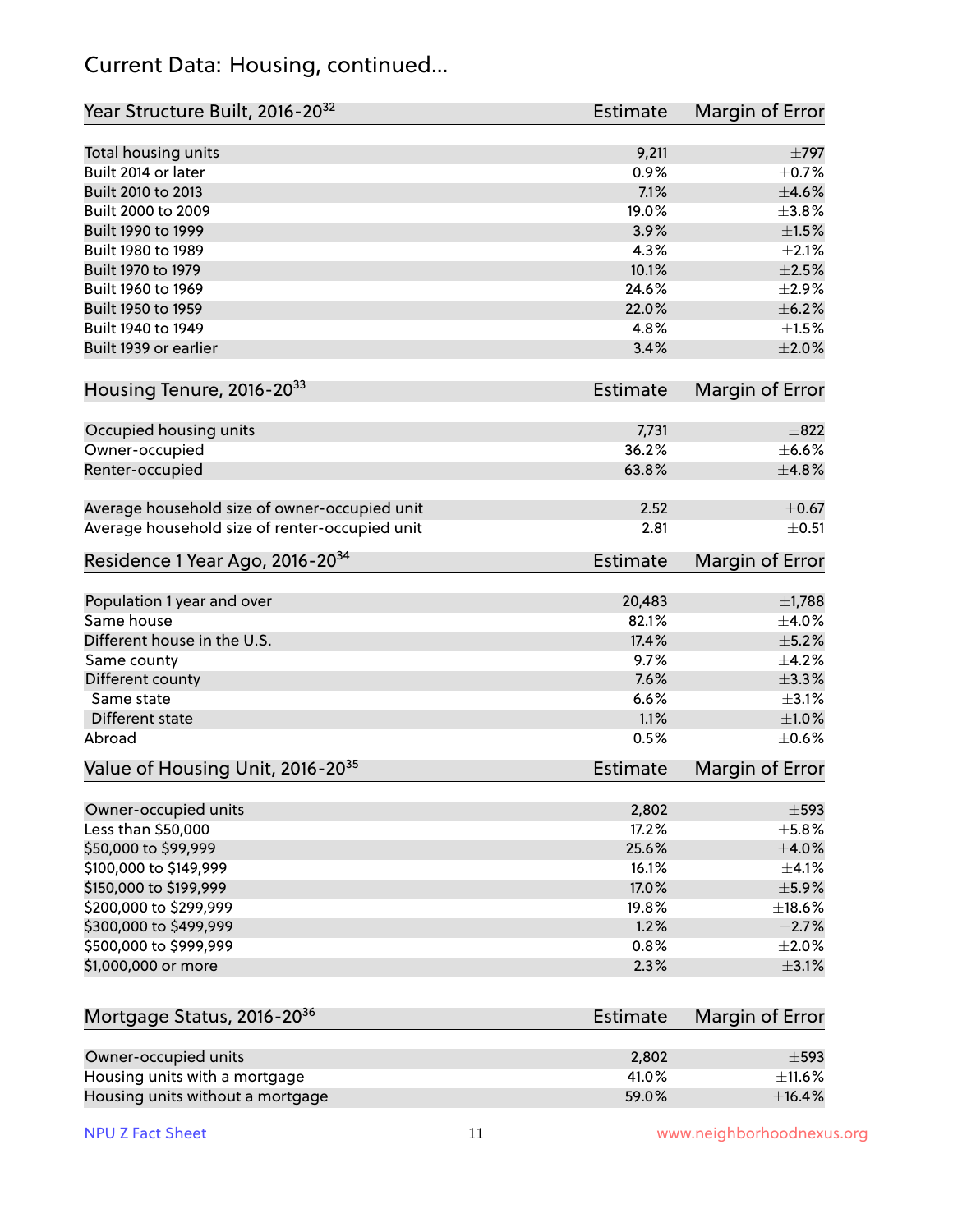## Current Data: Housing, continued...

| Selected Monthly Owner Costs, 2016-20 <sup>37</sup> | Estimate | Margin of Error |
|-----------------------------------------------------|----------|-----------------|
|                                                     |          |                 |
| Housing units with a mortgage                       | 1,149    | ±216            |
| Less than \$300                                     | $1.0\%$  | $\pm$ 4.8%      |
| \$300 to \$499                                      | 8.0%     | $\pm$ 9.7%      |
| \$500 to \$999                                      | 28.5%    | $\pm$ 9.5%      |
| \$1,000 to \$1,499                                  | 54.6%    | $\pm$ 10.0%     |
| \$1,500 to \$1,999                                  | 6.2%     | ±4.3%           |
| \$2,000 to \$2,999                                  | 1.7%     | ±4.9%           |
| \$3,000 or more                                     | 0.0%     | $\pm$ 5.4%      |
|                                                     |          |                 |
| Median (dollars)                                    | \$1,082  | $\pm$ 36        |
|                                                     |          |                 |
| Housing units without a mortgage                    | 1,652    | $\pm$ 577       |
| Less than \$150                                     | 6.0%     | $\pm$ 4.0%      |
| \$150 to \$249                                      | 16.2%    | $\pm$ 6.4%      |
| \$250 to \$349                                      | 23.6%    | $\pm 2.6\%$     |
| \$350 to \$499                                      | 34.0%    | $\pm 30.1\%$    |
| \$500 to \$699                                      | 12.7%    | ±6.3%           |
| \$700 or more                                       | 7.4%     | $\pm$ 8.4%      |
|                                                     |          |                 |
| Median (dollars)                                    | \$393    | $\pm$ 32        |

| Selected Monthly Owner Costs as a Percentage of | Estimate | Margin of Error |
|-------------------------------------------------|----------|-----------------|
| Household Income, 2016-20 <sup>38</sup>         |          |                 |
|                                                 |          |                 |
| Housing units with a mortgage <sup>39</sup>     | 1,114    | $\pm 279$       |
| Less than 20.0 percent                          | 34.4%    | $\pm$ 6.8%      |
| 20.0 to 24.9 percent                            | 21.2%    | ±14.3%          |
| 25.0 to 29.9 percent                            | 6.8%     | $\pm$ 7.6%      |
| 30.0 to 34.9 percent                            | 5.0%     | $\pm$ 4.0%      |
| 35.0 percent or more                            | 32.5%    | $\pm$ 11.3%     |
|                                                 |          |                 |
| Housing units without a mortgage <sup>40</sup>  | 1,574    | $\pm$ 591       |
| Less than 10.0 percent                          | 64.9%    | ±25.8%          |
| 10.0 to 14.9 percent                            | 12.8%    | $\pm$ 6.3%      |
| 15.0 to 19.9 percent                            | 7.9%     | $\pm 3.5\%$     |
| 20.0 to 24.9 percent                            | $1.3\%$  | $\pm 2.5\%$     |
| 25.0 to 29.9 percent                            | 3.6%     | $\pm$ 4.2%      |
| 30.0 to 34.9 percent                            | $1.9\%$  | $\pm$ 3.2%      |
| 35.0 percent or more                            | 7.5%     | $\pm$ 4.5%      |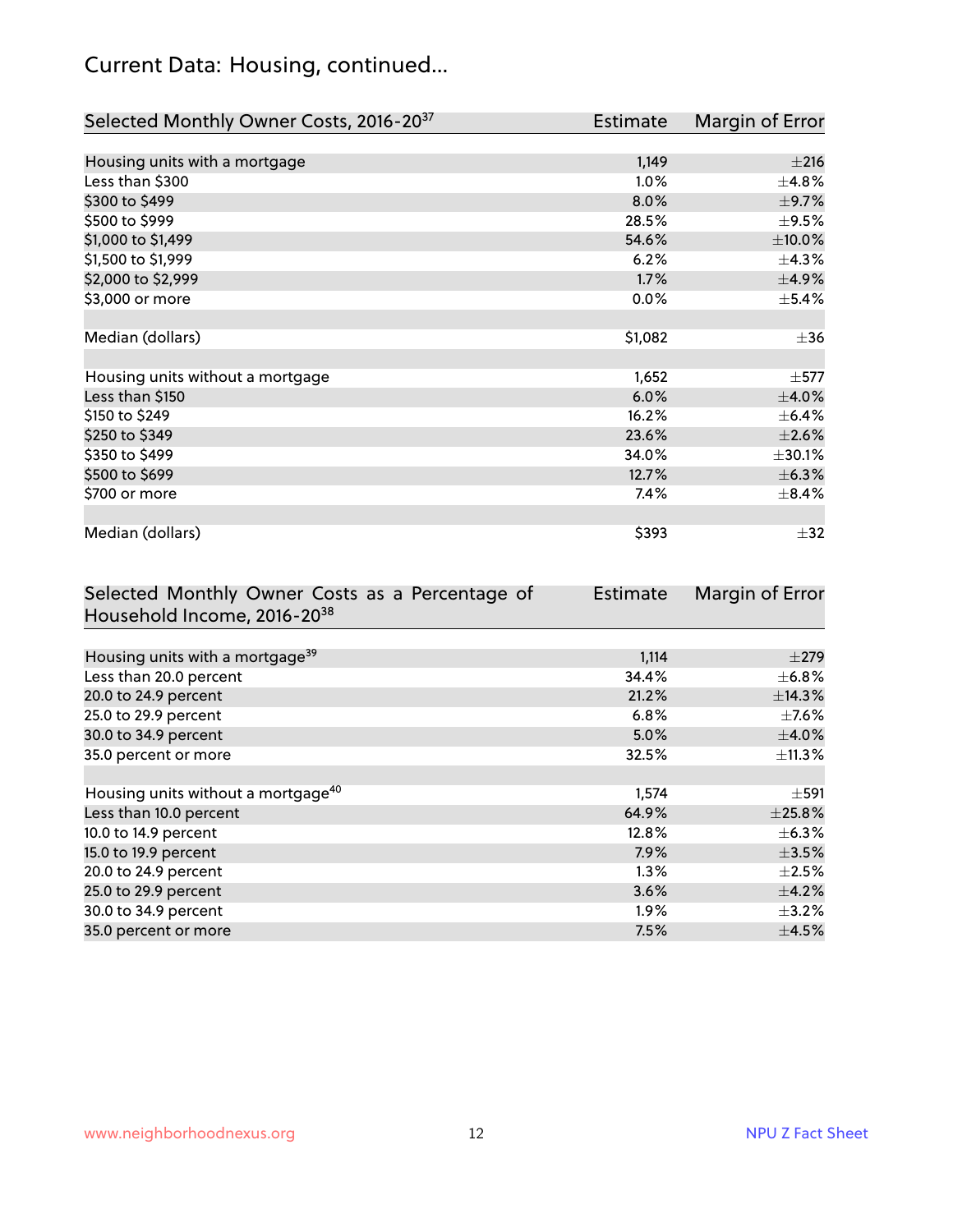#### Current Data: Housing, continued...

| Gross Rent, 2016-20 <sup>41</sup>               | Estimate        | Margin of Error |
|-------------------------------------------------|-----------------|-----------------|
|                                                 |                 |                 |
| Occupied units paying rent                      | 4,573           | $\pm 649$       |
| Less than \$200                                 | 2.6%            | ±1.9%           |
| \$200 to \$499                                  | 13.0%           | $\pm$ 8.5%      |
| \$500 to \$749                                  | 16.2%           | $\pm$ 5.6%      |
| \$750 to \$999                                  | 25.2%           | $\pm$ 5.4%      |
| \$1,000 to \$1,499                              | 39.1%           | $\pm$ 7.8%      |
| \$1,500 to \$1,999                              | 3.5%            | $\pm 2.5\%$     |
| \$2,000 or more                                 | 0.5%            | $\pm 1.6\%$     |
| Median (dollars)                                | \$938           | $\pm$ 30        |
|                                                 |                 |                 |
| No rent paid                                    | 357             | ±216            |
|                                                 |                 |                 |
| Gross Rent as a Percentage of Household Income, | <b>Estimate</b> | Margin of Error |
| $2016 - 20^{42}$                                |                 |                 |
|                                                 |                 |                 |
| Occupied units paying rent <sup>43</sup>        | 4,505           | $\pm 756$       |
| Less than 15.0 percent                          | 9.8%            | $\pm$ 3.5%      |
| 15.0 to 19.9 percent                            | 10.0%           | $\pm$ 5.0%      |
| 20.0 to 24.9 percent                            | 11.3%           | $\pm$ 6.0%      |
| 25.0 to 29.9 percent                            | 12.5%           | $\pm$ 8.2%      |
| 30.0 to 34.9 percent                            | 4.9%            | $\pm 2.8\%$     |
| 35.0 percent or more                            | 51.5%           | $\pm$ 6.7%      |

#### Current Data: Transportation

| Commuting to Work, 2016-20 <sup>44</sup>  | <b>Estimate</b> | Margin of Error |
|-------------------------------------------|-----------------|-----------------|
|                                           |                 |                 |
| Workers 16 years and over                 | 7,667           | $\pm$ 832       |
| Car, truck, or van - drove alone          | 61.2%           | $\pm$ 6.6%      |
| Car, truck, or van - carpooled            | 17.4%           | $\pm$ 5.0%      |
| Public transportation (excluding taxicab) | 11.8%           | $\pm$ 4.7%      |
| Walked                                    | 0.2%            | $\pm$ 0.4%      |
| Other means                               | 4.1%            | $\pm 1.8\%$     |
| Worked at home                            | 5.3%            | $\pm$ 3.2%      |
|                                           |                 |                 |
| Mean travel time to work (minutes)        | 33.9            | $\pm$ 3.6       |

| Access to a Vehicle, 2016-20 <sup>45</sup> | Estimate | Margin of Error |
|--------------------------------------------|----------|-----------------|
|                                            |          |                 |
| Occupied housing units                     | 7,731    | $\pm$ 822       |
| No vehicles available                      | 21.6%    | $+6.2%$         |
| 1 vehicle available                        | 45.8%    | $\pm$ 4.7%      |
| 2 vehicles available                       | 26.0%    | $\pm$ 7.4%      |
| 3 or more vehicles available               | 6.6%     | $+2.6%$         |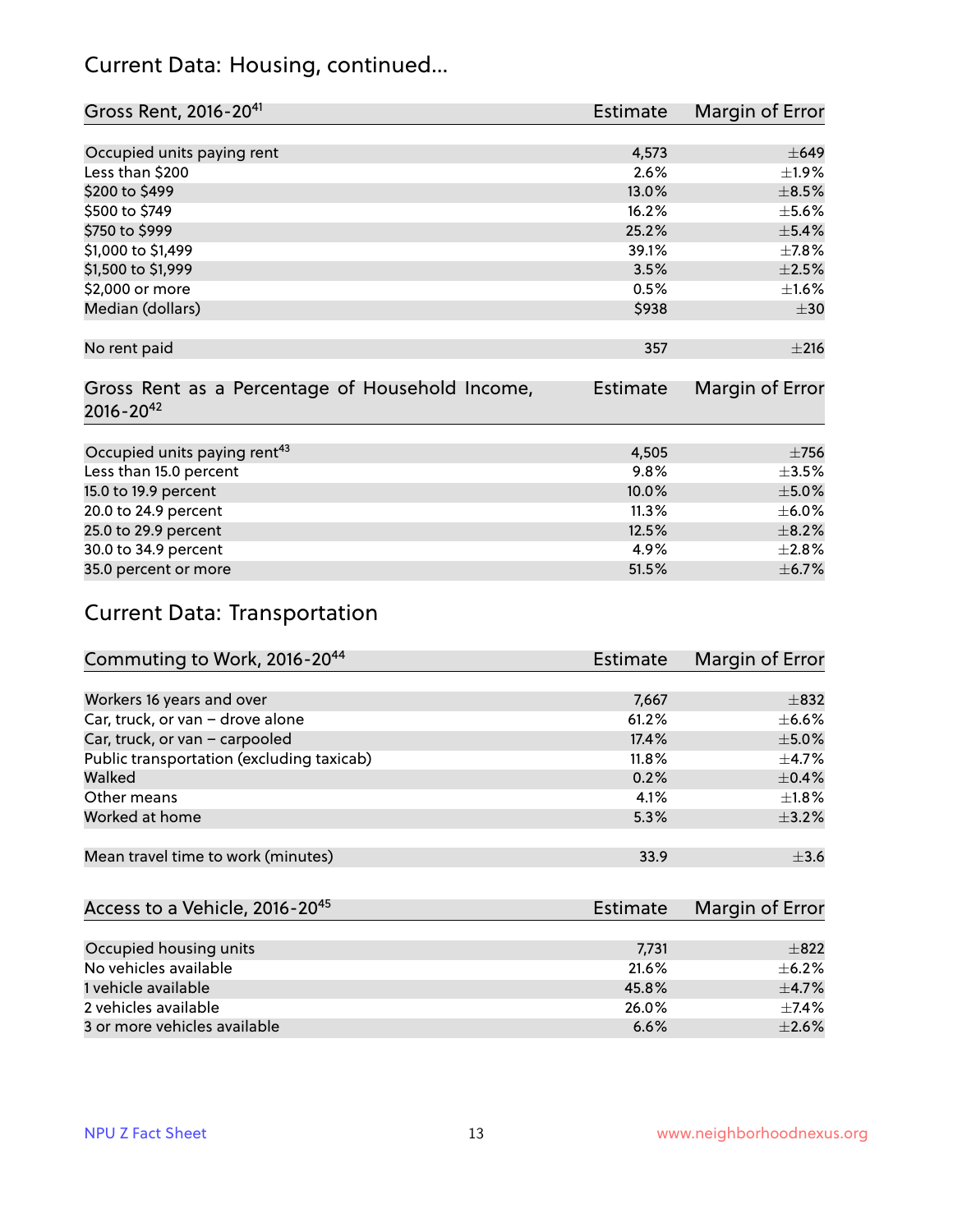#### Current Data: Health

| Health Insurance coverage, 2016-20 <sup>46</sup>        | <b>Estimate</b> | Margin of Error |
|---------------------------------------------------------|-----------------|-----------------|
|                                                         |                 |                 |
| Civilian Noninstitutionalized Population                | 20,921          | $\pm$ 1,802     |
| With health insurance coverage                          | 83.5%           | $\pm$ 10.2%     |
| With private health insurance coverage                  | 38.6%           | $\pm$ 3.2%      |
| With public health coverage                             | 53.6%           | ±3.4%           |
| No health insurance coverage                            | 16.5%           | $\pm 3.0\%$     |
| Civilian Noninstitutionalized Population Under 19 years | 6,642           | ±6,642          |
| No health insurance coverage                            | 7.7%            | $\pm$ 5.8%      |
|                                                         |                 |                 |
| Civilian Noninstitutionalized Population 19 to 64 years | 11,325          | ±1,111          |
| In labor force:                                         | 8,552           | $\pm$ 882       |
| Employed:                                               | 7,427           | $\pm$ 849       |
| With health insurance coverage                          | 78.3%           | $\pm$ 6.1%      |
| With private health insurance coverage                  | 65.7%           | $\pm$ 5.6%      |
| With public coverage                                    | 15.6%           | $\pm$ 4.7%      |
| No health insurance coverage                            | 21.7%           | $\pm$ 5.5%      |
|                                                         |                 |                 |
| Unemployed:                                             | 1,125           | $\pm$ 849       |
| With health insurance coverage                          | 37.6%           | $\pm$ 7.6%      |
| With private health insurance coverage                  | 14.6%           | $\pm$ 7.5%      |
| With public coverage                                    | 23.0%           | ±9.8%           |
| No health insurance coverage                            | 62.4%           | ±20.8%          |
|                                                         |                 |                 |
| Not in labor force:                                     | 2,773           | $\pm 612$       |
| With health insurance coverage                          | 77.3%           | $\pm$ 7.8%      |
| With private health insurance coverage                  | 23.7%           | $\pm$ 7.5%      |
| With public coverage                                    | 60.5%           | $\pm$ 10.5%     |
| No health insurance coverage                            | 22.7%           | $\pm$ 7.4%      |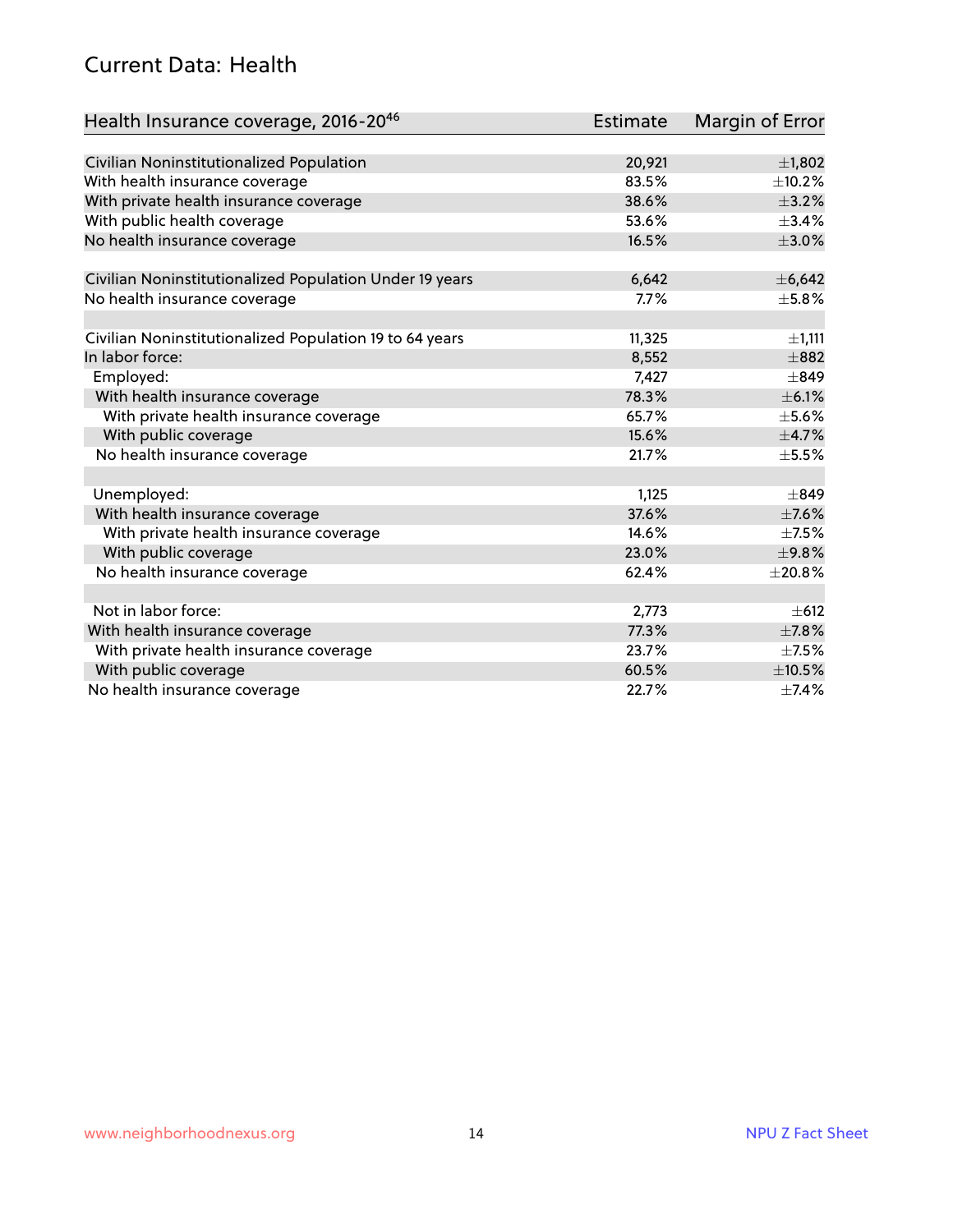#### Notes:

- 1. Source: U.S. Census Bureau, Decennial Census 2000, SF1 tables P8, P12; American Community Survey, tables B01001, B03002
- 2. This category includes Pacific Islanders, Native Americans and Alaska Natives, people who identify as some other race, and those who identify as bi/multi racial.
- 3. Source: U.S. Census Bureau, Decennial Census 2000, SF1 tables P15, P16, P18, P19; American Community Survey, tables B11001, B11005, B11003
- 4. Source: U.S. Census Bureau, Decennial Census 2000, SF3 table P37; American Community Survey, table B15002
- 5. Source: U.S. Census Bureau, Longitudinal Employer-Household Dynamics Residential Area Characteristics, Table JT01 (Primary Jobs); Workplace Area Characteristics, Table JT00 (All Jobs)
- 6. Source: U.S. Census Bureau, Decennial Census 2000, SF3 tables P52, P87; American Community Survey, tables B19001, B17001
- 7. Source: U.S. Census Bureau, Decennial Census 2000, SF1 tables H3, H4; American Community Survey, tables B25002, B25009
- 8. Source: U.S. Census Bureau, Decennial Census 2000, SF3 table H44; American Community Survey, tables B25044
- 9. Source: Atlanta Police Department, COBRA; U.S. Census Bureau, American Community Survey, table B01001
- 10. Source: U.S. Census Bureau, American Community Survey, table B01001
- 11. Source: U.S. Census Bureau, American Community Survey, table B03002
- 12. Source: U.S. Census Bureau, American Community Survey, table B05002
- 13. Source: U.S. Census Bureau, American Community Survey, table B05003
- 14. Source: U.S. Census Bureau, American Community Survey, tables B19001, B19025, B19051, B19061, B19055, B19065, B19059, B19069, B19056, B19066, B19057, B19067, B22001, B19101, B19127
- 15. Source: U.S. Census Bureau, American Community Survey, tables B19201, B19214, B20017, B19313
- 16. Source: U.S. Census Bureau, American Community Survey, table B17010
- 17. Source: U.S. Census Bureau, American Community Survey, tables B17001, B17006, B17021, B17007. Table totals may be lower than the total population, as they are based on the population for whom poverty status is determined.
- 18. Source: U.S. Census Bureau, American Community Survey, B17001H, B17001B, B17001D, B17001I. Table totals may be lower than the total population, as they are based on the population for whom poverty status is determined.
- 19. Source: U.S. Census Bureau, American Community Survey, tables B23001, B23008
- 20. Source: U.S. Census Bureau, American Community Survey, table C24030
- 21. Source: U.S. Census Bureau, American Community Survey, table C24010
- 22. Source: U.S. Census Bureau, American Community Survey, table B24080
- 23. Source: U.S. Census Bureau, Longitudinal Employer-Household Dynamics Origin-Destination Data, Tables JT00 Main and JT00 Aux
- 24. Source: U.S. Census Bureau, Longitudinal Employer-Household Dynamics Origin-Destination Data, Tables JT00 Main and JT00 Aux
- 25. Source: U.S. Census Bureau, Longitudinal Employer-Household Dynamics Origin-Destination Data, Tables JT00 Main and JT00 Aux
- 26. Source: U.S. Census Bureau, Longitudinal Employer-Household Dynamics Origin-Destination Data, Tables JT00 Main and JT00 Aux
- 27. Source: U.S. Census Bureau, American Community Survey, table B14001
- 28. Source: U.S. Census Bureau, American Community Survey, table B15002
- 29. Source: U.S. Census Bureau, American Community Survey, tables B11001, B11003, B11007, B11005, B09019
- 30. Source: U.S. Census Bureau, American Community Survey, tables B25002, B25003, B25004
- 31. Source: U.S. Census Bureau, American Community Survey, table B25024
- 32. Source: U.S. Census Bureau, American Community Survey, table B25034
- 33. Source: U.S. Census Bureau, American Community Survey, tables B25009, B25008, B25003
- 34. Source: U.S. Census Bureau, American Community Survey, table B07003
- 35. Source: U.S. Census Bureau, American Community Survey, table B25075. This value is self-reported and may differ from home values as determined by the County Tax Assessor.
- 36. Source: U.S. Census Bureau, American Community Survey, table B25081
- 37. Source: U.S. Census Bureau, American Community Survey, table B25087
- 38. Source: U.S. Census Bureau, American Community Survey, table B25091
- 39. Excludes units where Selected Monthly Owner Costs as a Percentage of Income cannot be computed.
- 40. Excludes units where Selected Monthly Owner Costs as a Percentage of Income cannot be computed.
- 41. Source: U.S. Census Bureau, American Community Survey, table B25063
- 42. Source: U.S. Census Bureau, American Community Survey, table B25070
- 43. Excludes units where Gross Rent as a Percentage of Income cannot be computed.
- 44. Source: U.S. Census Bureau, American Community Survey, tables B08101, B08013
- 45. Source: U.S. Census Bureau, American Community Survey, table B25044
- 46. Source: U.S. Census Bureau, American Community Survey, tables B18135, B27011

The dagger (†) symbol denotes values that cannot be computed.